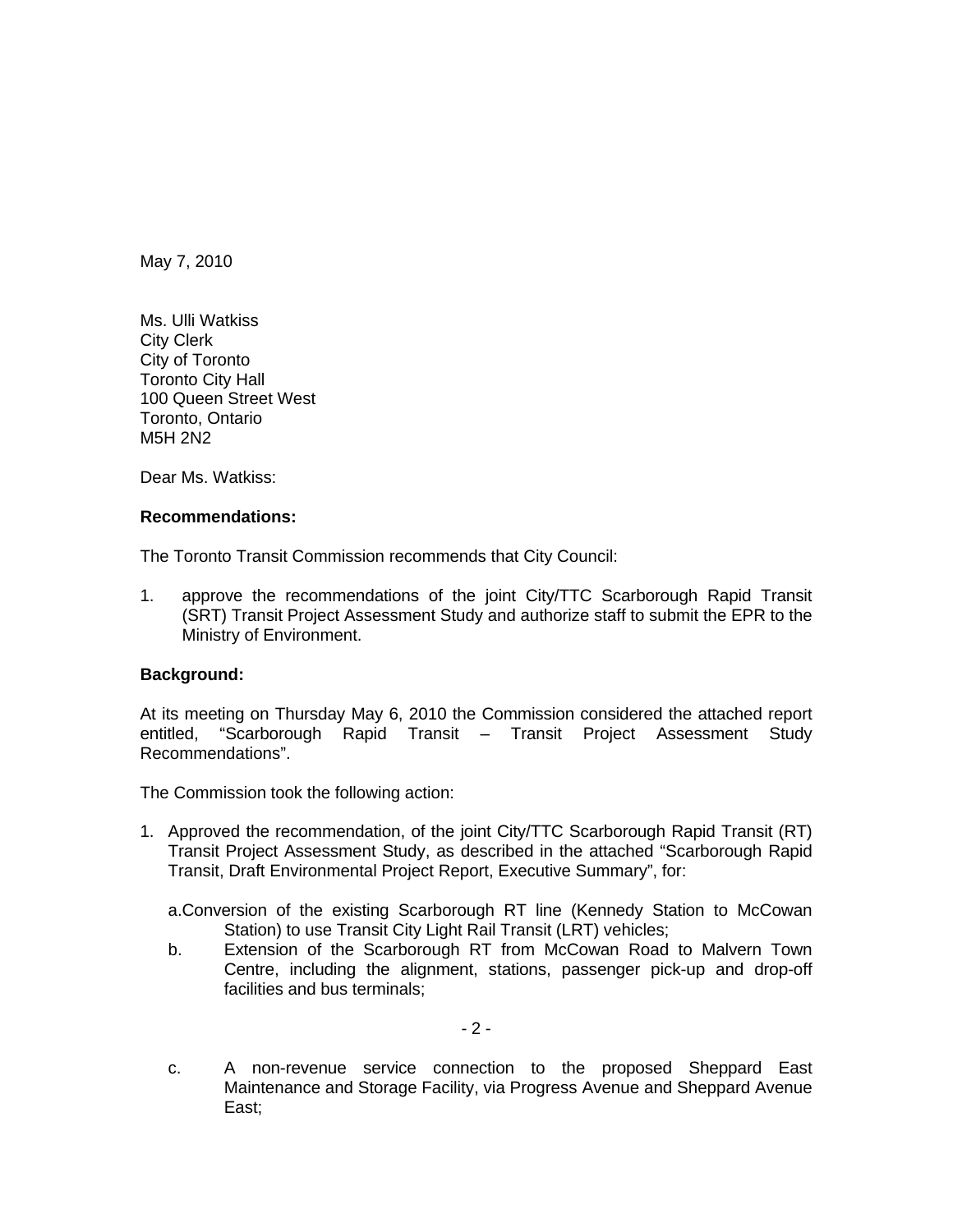d. Protection for the future Bellamy Maintenance and Storage Facility;

- e. An amendment to the approved Scarborough-Malvern LRT Environmental Project Report (EPR) to provide an underground connection to Kennedy Station, via a portal located immediately west of Midland Avenue; and
- f. An amendment to the Eglinton Crosstown LRT EPR to provide an underground connection to Kennedy Station, via <sup>a</sup> portal located immediately east of Ionview Road.
- 2. Noted that eight public consultation open houses and one community meeting were held.
- 3. Forward this report to the Toronto Executive Committee for consideration at its meeting on May 17, 2010, and City Council at its meeting on June 8, 2010 recommending that City Council approve the recommendations of the SRT Transit Project Assessment Study and authorize staff to submit the EPR to the Ministry of the Environment.
- 4. Forward this report to Metrolinx and the Ontario Ministry of Transportation and the Ontario Ministry of the Environment, for information.

The Commission also approved the following motions:

- 1. That the Commission direct staff to address the concerns of the Chinese Cultural Centre with respect to the implications of the SRT non-revenue connection on the Chinese Cultural Centre parking and garden and that a working group be established with TTC, the Chinese Cultural Centre and local community and Councillor to address these issues and identify measures to reduce impacts.
- 2. Subject to receiving the Minister of the Environment Notice to Proceed for the Scarborough RT conversion and extension, and subject to the successful resolution of provincial funding for Transit City projects, TTC propose an amendment to the Transit Project Assessment to include an underground connection track option as an alternative to the at-grade connection track proposed for Progress Avenue.
- 3. That staff be directed to explore and implement industry leading construction technologies in order to reduce noise and vibration and reasonably address community concerns as it relates to the non-revenue service connection on Progress Avenue.

- 3 -

The Commission's recommendation is forwarded to Toronto City Council for its consideration. The construction of the construction of the construction of the consideration.

Sincerely,

**Original signed by K. Lee (for)**